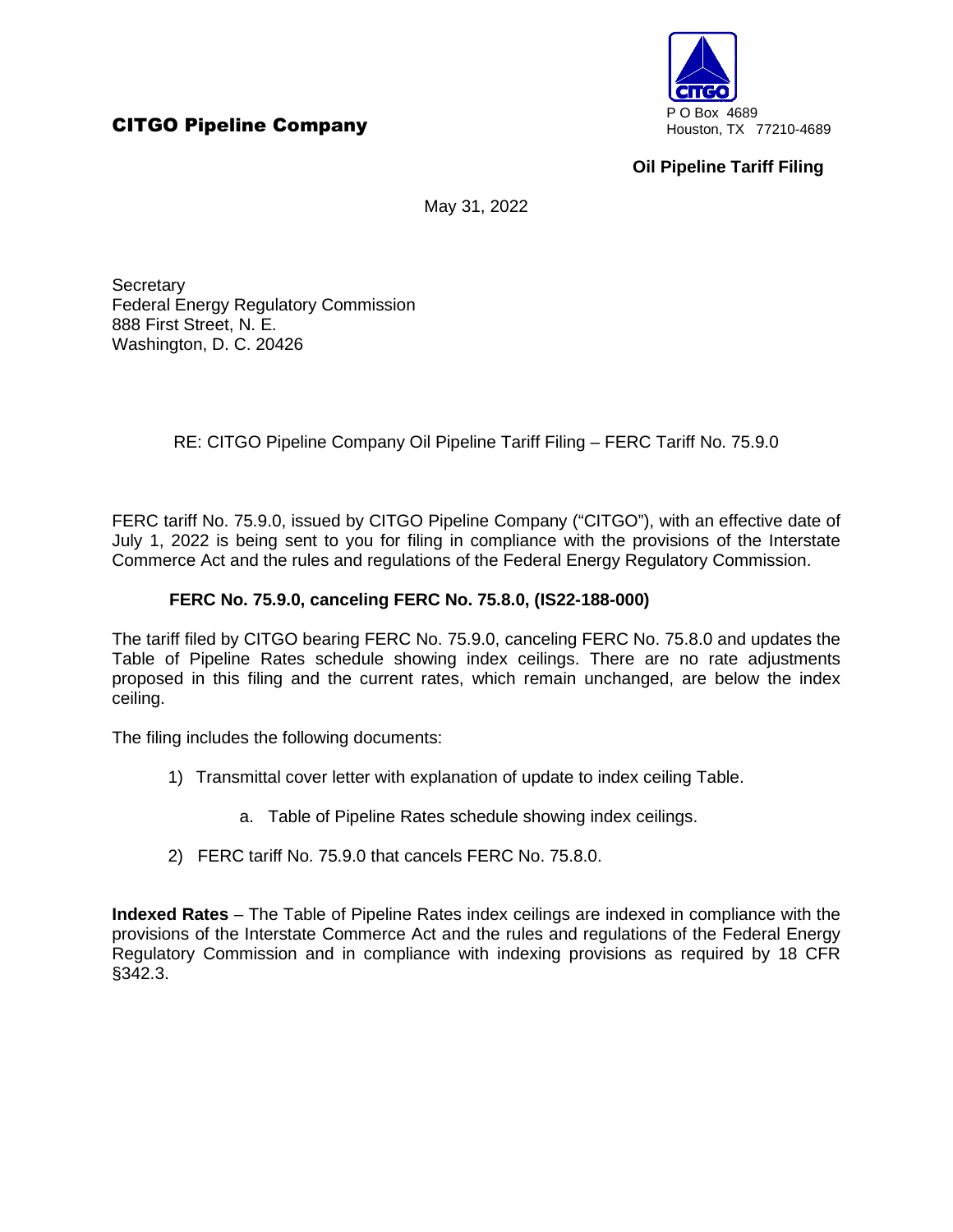## **FERC No 75.9.0 Transmittal Letter Page 2**

**Rules and Regulations** – There are no changes in the Rules and Regulations.

CITGO requests that any protest of the tariff filing be sent, at the same time of filing with FERC, to the undersigned at the contact information below and to CITGO's Legal Department by fax at (832) 486-1817 and email to hchasta@citgo.com .

I hereby certify I have on or before this day sent one copy of the publication listed hereon to each subscriber thereto by first class mail, electronic email or by other means of transmission agreed upon in writing by the subscriber.

\_\_\_\_\_\_\_\_\_\_\_\_\_\_\_\_\_\_\_\_\_\_\_\_\_\_\_\_\_\_\_\_\_\_\_\_\_\_\_\_\_\_\_\_\_\_\_\_\_\_\_\_\_\_\_\_\_\_\_\_\_\_\_\_\_\_\_\_

If you have any questions, please contact me at (832) 486-4720 4720 (Business Phone) or 281- 684-9213 (Cell).

Sincerely,

CITGO Pipeline Company

Scott M. Croston Business Development Manager PO Box 4689 Houston, TX 77210 Email: scrosto@citgo.com